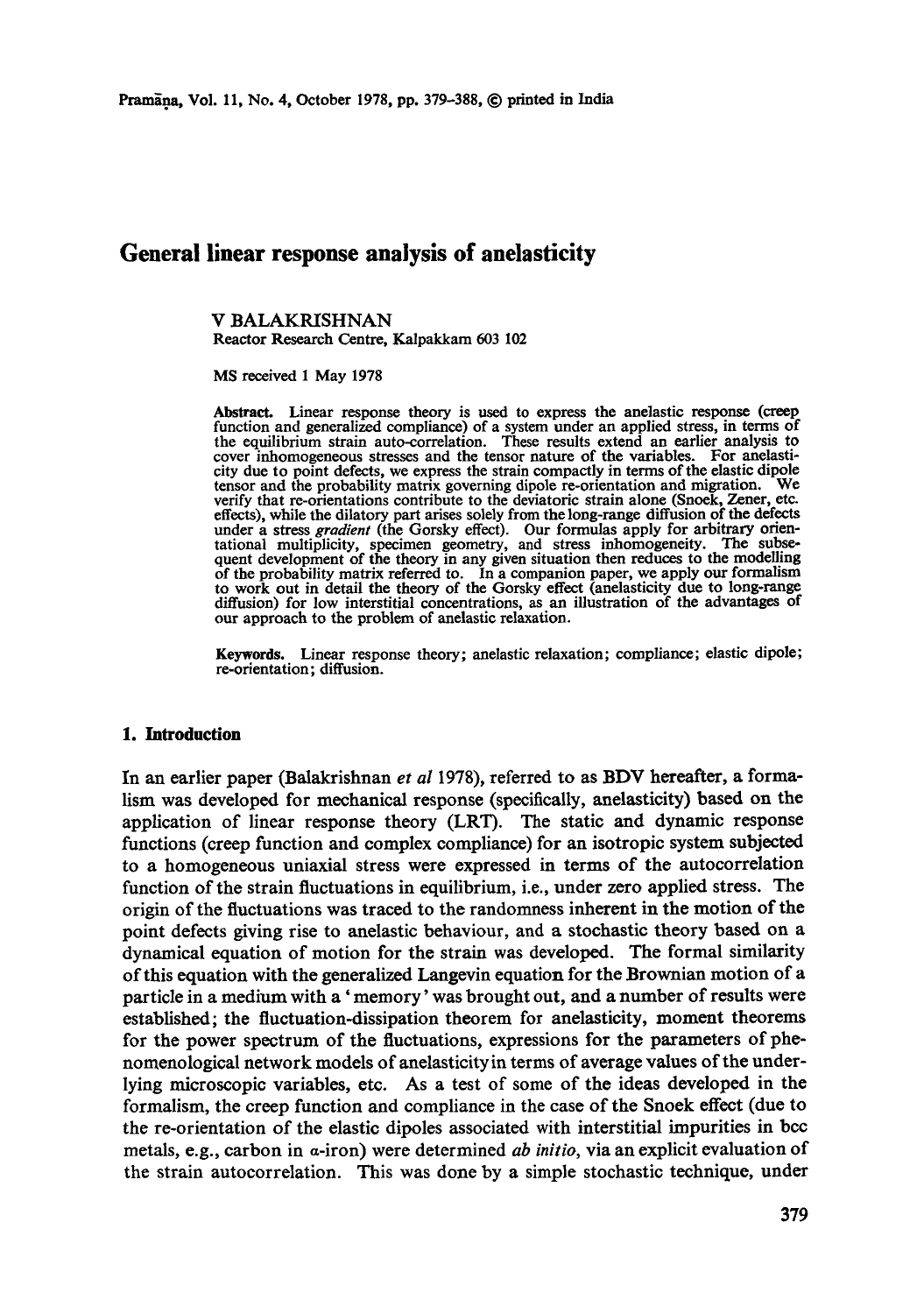the assumption that the random jumps of the interstitial atoms from site to site are described by a stationary Markov process.

The treatment of mechanical response (at least at the level of anelasticity) has thus been brought in line with similar formalisms for magnetic and dielectric response, among others. In addition, a number of lines along which the formalism required generalization was indicated in BDV. In the present paper, we address ourselves to such a task: we derive the most general expression within the framework of LRT for the static and dynamic mechanical response functions, under the application of a stress field of any spatial and temporal variation, taking into account the tensor character of the stress and strain. Going over to anelasticity caused by point defects (elastic dipoles), we carry out the evaluation of the equilibrium strain autocorrelation in terms of appropriate quantities. Subsequently, in Balakrishnan (1978) (following paper), we work out the theory of the Gorsky effect (anelasticity due to long-range diffusion), to complement the theory of the Snoek effect (anelasticity due to defect re-orientation) presented in BDV, in order to illustrate the power of the present approach to such problems, besides providing an application of current interest.

A summary of the paper is as follows. In  $\S 2$ , we apply LRT to the problem at hand, the results being embodied in eqs  $(3)$  and  $(6)$ . In  $\S$  3, we evaluate the strain autocorrelation required in terms of the elastic dipole tensor corresponding to point defects and the effective time-development operator (or probability matrix) that eontrols the re-orientation of the elastic dipoles and their long-range diffusion. (The details of the calculation are given in the Appendix.) The result is the expression in (13). The saturation value of the anelastic strain under a constant load is deduced from this, to provide a general formula for the ' relaxation strength' (eq. (17) from which various special cases can be read off. In  $\S$  4, the strain response is separated into its dilatory and deviatoric parts (eq. 21), and we establish the following (known) results rigorously and in general. The deviatorie strain arises solely from the re-orientation of the elastic dipoles (i.e., the Snoek effect, Zener relaxation, etc.); the corresponding relaxation strength is a measure of the ' anisotropy' (or departure from cubic symmetry) of the elastic dipole (Nowick and Berry 1972). On the other hand, the dilatory part of the strain, i.e., the Gorsky effect, depends only on the "size effect' introduced by the defects (i.e., on the trace of the corresponding dipole tensor), and is non-vanishing only if the applied stress is spatially inhomogeneous. The subsequent development of the theory in any given situation then reduces to the modelling or determination of the probability matrix referred to in the following. Typical approaches to this aspect of the problem have been presented elsewhere: for the case of re-orientation, in BDV and in Balakrishnan and Balakrishnan (1978); for the case of diffusion, in the paper following.

#### **2. Application of linear response theory**

We begin with a system in equilibrium at  $t = -\infty$ , that is described by a Hamiltonian  $\mathcal{H}_0$ . The equilibrium is disturbed by the application of a space- and timedependent stress that alters the Hamiltonian to

$$
\mathcal{H} = \mathcal{H}_0 - \int_V d\mathbf{R}' \, \epsilon_{kl} \left( \mathbf{R}' \right) \sigma_{kl} \left( \mathbf{R}', \, t \right), \tag{1}
$$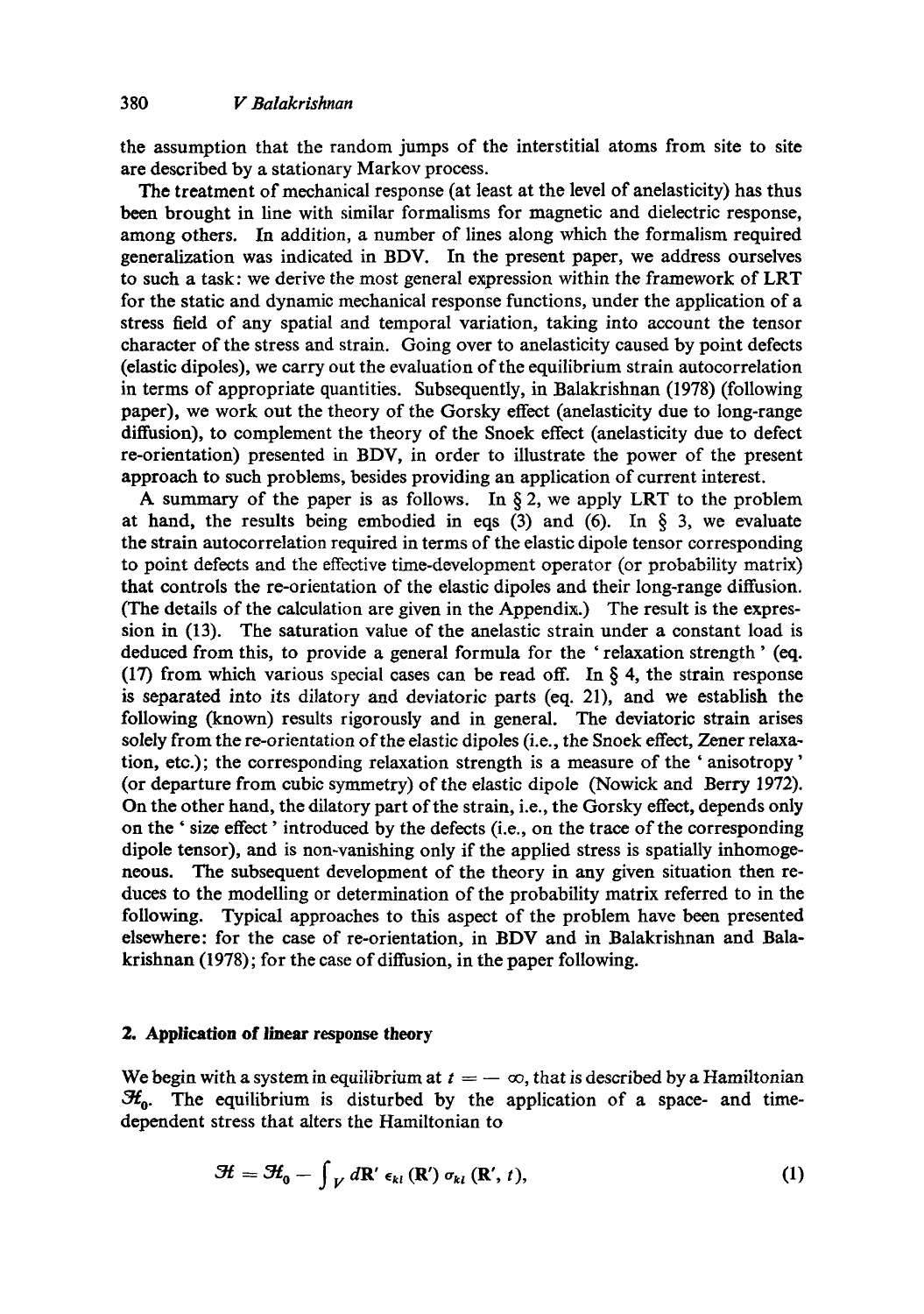where  $V$  is the volume of the sample, and the subscripts are Cartesian indices. We regard  $\epsilon$ ,  $\sigma$ , etc. as classical variables. LRT (Kubo 1966; see also BDV) gives for the strain response at time  $t$  the expression

$$
\langle \epsilon_{ij}(\mathbf{R},t) \rangle = \langle \epsilon_{ij}(\mathbf{R}) \rangle_{\text{eq}} + \beta \int_{-\infty}^{t} dt' \int_{V} d\mathbf{R}' \sigma_{kl}(\mathbf{R}',t') \times \langle \epsilon_{ij}(\mathbf{R},t) \dot{\epsilon}_{kl}(\mathbf{R}',t') \rangle_{\text{eq}}, \tag{2}
$$

where  $\beta = 1/k_B T$  and the dot denotes a time derivative. In the cases of interest to us, the equilibrium average of the strain may be taken to be zero. Further, if the equilibrium distribution of the defects causing the strain is uniform throughout the sample, the strain  $\epsilon$  is independent of the co-ordinate R, and this remains so in the presence of a uniform applied stress.

In a creep experiment, a time-independent stress is applied from  $t=0$  onwards. The stationarity property of the equilibrium autocorrelation in (2) then gives

$$
\langle \epsilon_{i,j}(\mathbf{R},t) \rangle = \beta \int d\mathbf{R}' \sigma_{kl}(\mathbf{R}') [\langle \epsilon_{i,j}(\mathbf{R},0) \epsilon_{kl}(\mathbf{R}',0) \rangle_{\text{eq}} - \langle \epsilon_{i,j}(\mathbf{R},t) \epsilon_{kl}(\mathbf{R}',0) \rangle_{\text{eq}}].
$$
 (3)

The determination of the creep function reduces now to the actual evaluation of the required autocorrelation functions in each given instance. In a dynamic experiment (e.g., internal friction measurement, ultrasonic attenuation, etc.), on the other hand, we require the response to an applied stress field

$$
\sigma_{kl}(\mathbf{R},t) = \text{Re} [\sigma_{kl}(\mathbf{R}) \exp(-i\omega t)], \qquad (4)
$$

that perturbs the initial state of equilibrium. Integrating by parts over  $t'$  in (2) with the help of the stationarity property once again, we obtain the strain response\* in terms of a generalized compliance  $J$  as follows:

$$
\langle \epsilon_{ij}(\mathbf{R},t) \rangle = \text{Re} \left[ \int d\,\mathbf{R}' \, \sigma_{kl}(\mathbf{R}') J_{ijkl}(\mathbf{R},\mathbf{R}',\omega) \exp(-i\omega t) \right], \tag{5}
$$

where

$$
J_{ijkl}(\mathbf{R}, \mathbf{R}', \omega) = \beta \left\{ \left\langle \epsilon_{ij}(\mathbf{R}, 0) \epsilon_{kl}(\mathbf{R}', 0) \right\rangle_{\text{eq}} + i \omega \int_0^\infty dt' \exp(-i\omega t') \left\langle \epsilon_{ij}(\mathbf{R}, t') \epsilon_{kl}(\mathbf{R}', 0) \right\rangle_{\text{eq}} \right\}.
$$
 (6)

The complete solution to the problem in any given situation is then represented by the evaluation of the integral

$$
F_{ij}(\mathbf{R},\,\omega)=\int d\,\mathbf{R}'\,\sigma_{kl}\,(\mathbf{R}')\,J_{ijkl}\,(\mathbf{R},\,\mathbf{R}',\,\omega). \qquad (7)
$$

<sup>\*</sup>Equation (5) is very clearly the non-transient response, because an infinite interval of time has elapsed since the stress was switched on at  $t = -\infty$ . Otherwise the strain will have other frequency components as well—or, equivalently, ' $J(\omega)$ ' must itself have time-dependence.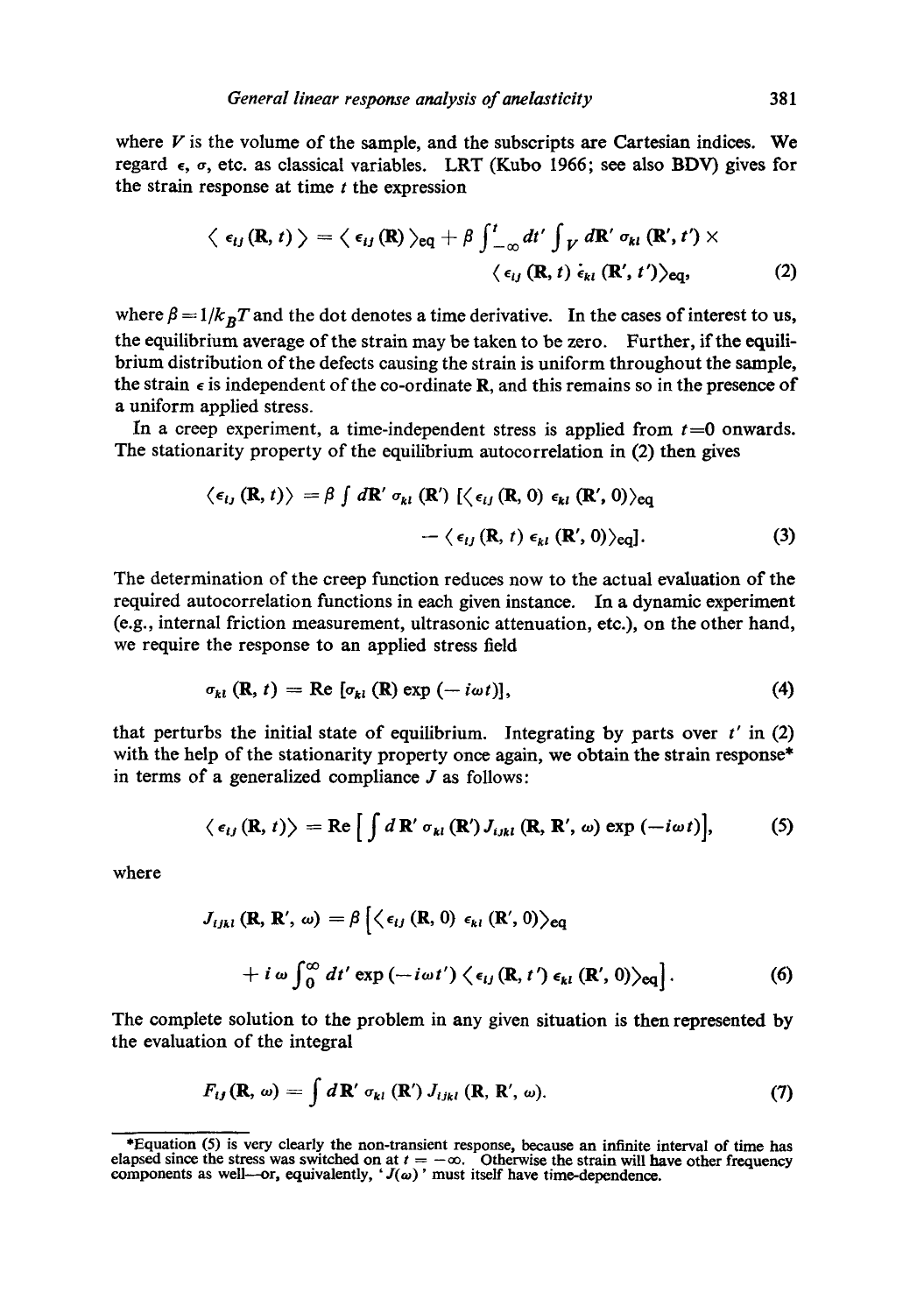## **3. Anelasticity due to point defect motion**

We are interested in applying the above formalism to problems in which point defects (interstitials, dumb-bell pairs, etc.) cause local internal strains described by elastic dipoles, whose stress-assisted random motion leads to anelastie relaxation and associated effects. Each elastic dipole is represented by the strain tensor  $\lambda_{ii}^{(n)}$ , where  $n=1, 2, ..., r$  stands for one of the r possible orientations of the dipole (Nowick and Berry 1972). In the absence of an external stress, these are equivalent orientations, equally populated by the dipoles at any given temperature. Under the action of an applied stress field, the originally degenerate energy levels corresponding to the different orientations are split up, and the system relaxes towards a population distribution determined by the split spectrum. If, in addition, there is a spatial variation of the stress across the sample, an initially uniform dispersion of elastic dipoles will diffuse to form a concentration gradient that compensates for the stress gradient to produce a minimum free energy configuration. Both these effects (preferential reorientation and diffusion) lead to anelasticity, and our treatment will encompass them in a unified manner, being a generalization of the approach developed in BDV.

Let  $C_n(\mathbb{R})$  be the instantaneous concentration of elastic dipoles in orientation n in an infinitesimal volume element at the point  $R$ . If  $C$  is the average equilibrium concentration (molefraction) of dipoles of all orientations, the relative concentration  $X_n = C_n/C$  satisfies the normalization condition

$$
V^{-1} \int d\mathbf{R} \sum_{n=1}^{r} X_{n}(\mathbf{R}) = 1, \qquad (8)
$$

at all times, if the total number of dipoles is conserved. The strain is related to the dipole concentration by the constitutive relation

$$
\epsilon_{ij}(\mathbf{R}) = C \sum_{n=1}^{r} \lambda_{ij}^{(n)} \bigg[ X_n(\mathbf{R}) - \frac{1}{r} \bigg], \tag{9}
$$

the subtraction ensuring that  $\langle \epsilon \rangle_{eq}$  vanishes. As in *BDV*, we regard  $X_n(\mathbf{R})$  as a stochastic variable, leading to fluctuations in the strain both in the presence and in the absence of an applied stress, as the dipoles randomly change their orientations and positions. In order to study this random motion quantitatively (specifically, to compute the strain autocorrelation), we introduce the set of stochastic states  $\{|n, \mathbf{R}\}\}\$  where  $n = 1, 2, ..., r$  and  $\mathbf{R} \in V$ . The *a priori* probability of occupation (by an elastic dipole) of the state  $\vert n, R$ ), in the absence of an applied stress, is given by (see the Appendix)

$$
p(n, R) dR = dR/Vr. \tag{10}
$$

In the absence of the applied stress, the time dependence of the stochastic variable  $X_n(\mathbf{R})$  is controlled by a time evolution operator that we denote by  $P^{eq}(t)$ : thus

$$
\epsilon_{ij}(\mathbf{R}, t) = P^{\text{eq}}(t) \epsilon_{ij}(\mathbf{R}, 0). \tag{11}
$$

The matrix element  $(n_1, R_1 | P^{eq} (t) | n_2, R_2)$  represents the conditional probability that a dipole in the state  $(n_1, R_1)$  at  $t = 0$  evolves into the state  $n_2, R_2$  in time t.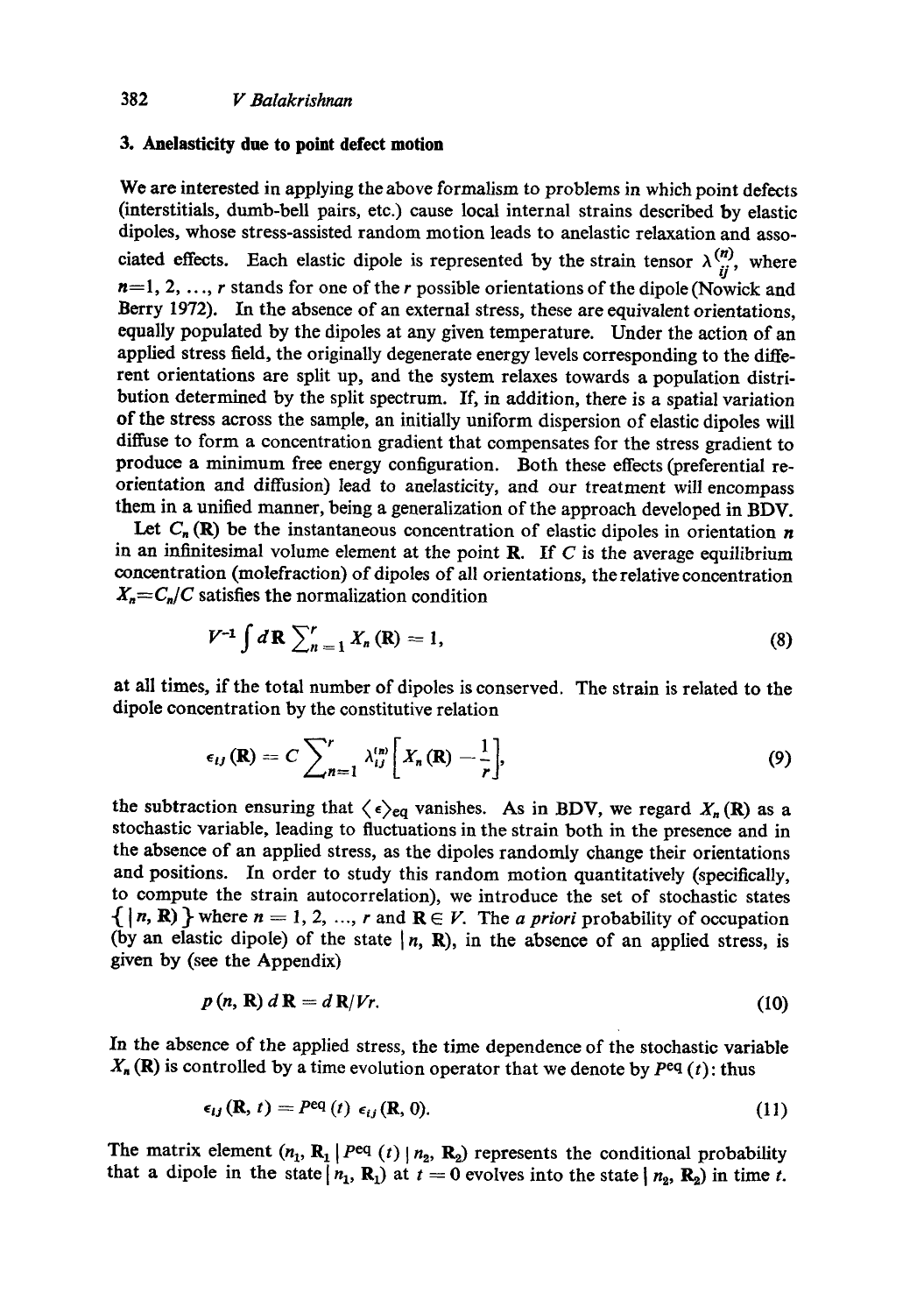The strain autocorrelation required to write down the mechanical response of the system is then defined in terms of the stochastic states in a manner analogous to that of BDV. We have

$$
\langle \epsilon_{ij}(\mathbf{R}, t) \epsilon_{kl}(\mathbf{R}', 0) \rangle_{\text{eq}} = \sum_{n_1} \sum_{n_2} \int d\mathbf{R}_1 \int d\mathbf{R}_2 p(n_1, \mathbf{R}_1)
$$

$$
\cdot \frac{(n_1, \mathbf{R}_1 | \epsilon_{kl}(\mathbf{R}', 0) | n_1, R_1)}{(n_1, \mathbf{R}_1 | n_1, \mathbf{R}_1)} (n_1, \mathbf{R}_1 | P^{\text{eq}}(t) | n_2, \mathbf{R}_2)
$$

$$
\cdot \frac{(n_2, \mathbf{R}_2 | \epsilon_{ij}(\mathbf{R}, 0) | n_2, R_2)}{(n_2, \mathbf{R}_2 | n_2, \mathbf{R}_2)}.
$$
(12)

This is a product of expectation values of the strain respectively in the initial and final states, together with the probability of evolution from one state to the other, summed over the final state and averaged over the initial state with the appropriate weight factor  $p(n_1, R_1)$ . To simplify this expression, we must use a number of properties of the states  $\{ | n, R \}$ . These are listed, and the simplification carried out, in the Appendix. The final result is, denoting by  $v_0$  the volume per atom of the host crystal,

$$
\langle \epsilon_{ij}(\mathbf{R}, t) \epsilon_{kl}(\mathbf{R}', 0) \rangle_{\text{eq}} = (Cv_0/r) \sum_n \sum_m \lambda_{ij}^{(m)} \lambda_{kl}^{(m)} \times
$$
  
[(m, \mathbf{R}' | P<sup>eq</sup>(t) | n, \mathbf{R}) - (1/Vr)]. (13)

The equal-time correlation is obtained trivially from (13). We need to use the orthogonality of the states and the fact that  $P^{eq}(0)$  is identically equal to the unit operator 1.

We are ready, now, to deduce the formulas for the mechanical response of the system in both creep and internal friction experiments. Substituting (13) in (3), we arrive at the general answer for the time-dependent strain under a constant stress  $\sigma_{kl}$  (R) applied from  $t=0$  onwards:

$$
\langle \epsilon_{ij} (\mathbf{R}, t) \rangle
$$
  
\n
$$
= \frac{1}{r} \beta C v_0 \sum_{n} \sum_{m} \lambda_{ij}^{(n)} \lambda_{kl}^{(m)} \int d\mathbf{R}' \sigma_{kl} (\mathbf{R}') (m, \mathbf{R}' | 1 - P^{\text{eq}} (t) | n, \mathbf{R}) \quad (14)
$$
  
\n
$$
= \frac{1}{r} \beta C v_0 \sum_{n} \lambda_{ij}^{(n)} \left[ \lambda_{kl}^{(n)} \sigma_{kl} (\mathbf{R}) - \sum_{m} \lambda_{kl}^{(m)} \right]
$$
  
\n
$$
\int d\mathbf{R}' \sigma_{kl} (\mathbf{R}') (m, \mathbf{R}' | P^{\text{eq}} (t) | n, R) \quad (15)
$$

Similarly, we find for the response to an applied time-dependent stress field of frequency  $\omega$  (see (4)-(7)).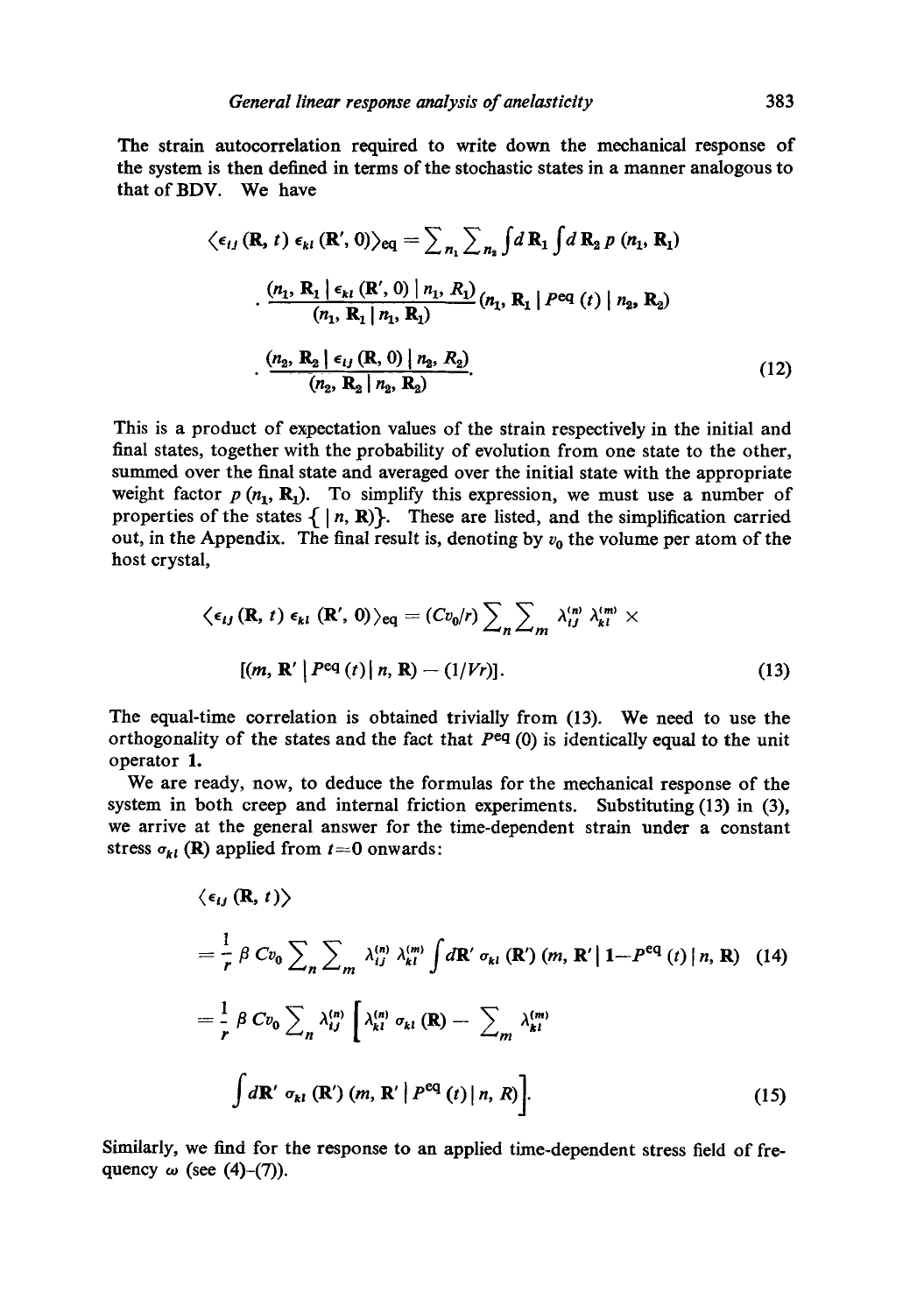384 *V Balakrishnan* 

$$
F_{ij}(\mathbf{R}, \omega) = \frac{1}{r} \beta C v_0 \sum_n \lambda_{ij}^{(n)} \left[ \lambda_{kl}^{(n)} \sigma_{kl}(\mathbf{R}) + i \omega \sum_m \lambda_{kl}^{(m)} \times \int d\mathbf{R}' \sigma_{kl}(\mathbf{R}') \int_0^\infty dt' \exp(i\omega t') \left( m, \mathbf{R}' \mid P^{\text{eq}}(t') \mid n, \mathbf{R} \right) \right]. \tag{16}
$$

Equations (15) and (16) represent the most general form of solution to the problem at hand, containing the effects of both re-orientation and long-range diffusion of the defects (elastic dipoles). It is worth recalling the conditions under which the above results are valid. These are: (i) linear response to the applied stress; (ii) conservation of the total number of defects, i.e., no defect reactions or diffusion of defects into or out of the specimen; (iii) no defect-defect interactions; (iv) a single energy level for all the r orientations of a dipole in the absence of an applied stress. It is possible to relax the latter three assumptions to varying degrees and to work out a more involved formalism. The extension to nonlinear response is a much deeper question, and different methods have to be appealed to, depending on the particular problem (see, for instance, Venkataraman and Balakrishnan 1977).

To proceed further in any given situation, the probability matrix  $P^{eq}(t)$  must be specified or modelled. However, the asymptotic  $(t \to \infty)$  limit of this quantity is obtained readily on physical grounds: we expect that the matrix element connecting the initial state  $|m, R'$  to the final state  $|n, R$ ) becomes independent of the initial state as the elapsed time  $t \to \infty$ , and in fact becomes equal to the *a priori* occupation probability in equilibrium of the latter state. Using (10) for this probability, we find that the saturation value of the strain under a constant applied stress is

$$
\langle \epsilon_{ij} (\mathbf{R}, \infty) \rangle = \frac{1}{r} \beta C v_0 \sum_n \lambda_{ij}^{(n)} \left[ \lambda_{kl}^{(n)} \sigma_{kl} (\mathbf{R}) - \frac{1}{Vr} \sum_m \lambda_{kl}^{(m)} \int d\mathbf{R}' \sigma_{kl} (\mathbf{R}') \right].
$$
 (17)

This is a generalized expression for the ' relaxation strength ', which is related to the change in the elastic modulus owing to the presence of the defects (dipoles). Under certain experimental conditions (such as the bending of a beam of rectangular cross section, to be considered in the next paper), the applied stress field is such that the integral on the second term on the right vanishes, leading to a particularly simple formula for the relaxation strength (see, e.g., Nowick and Berry 1972).

## **4. Separation of re-orientational and diffusive effects**

With the help of the formalism developed above, it is easy to establish the following two important conclusions: (i) anelasticity due to long-range diffusion occurs only if the applied stress is spatially inhomogeneous across the sample, and (ii) the effect of re-orientation is probed only by the deviatoric or traceless part of the applied stress. Although it is possible to work out the ease of any general crystal and defect (dipole) symmetry, it is convenient to concentrate on elastic dipoles of cubic, tetragonal, hexagonal, trigonal or orthorhombic symmetry. In all these cases the number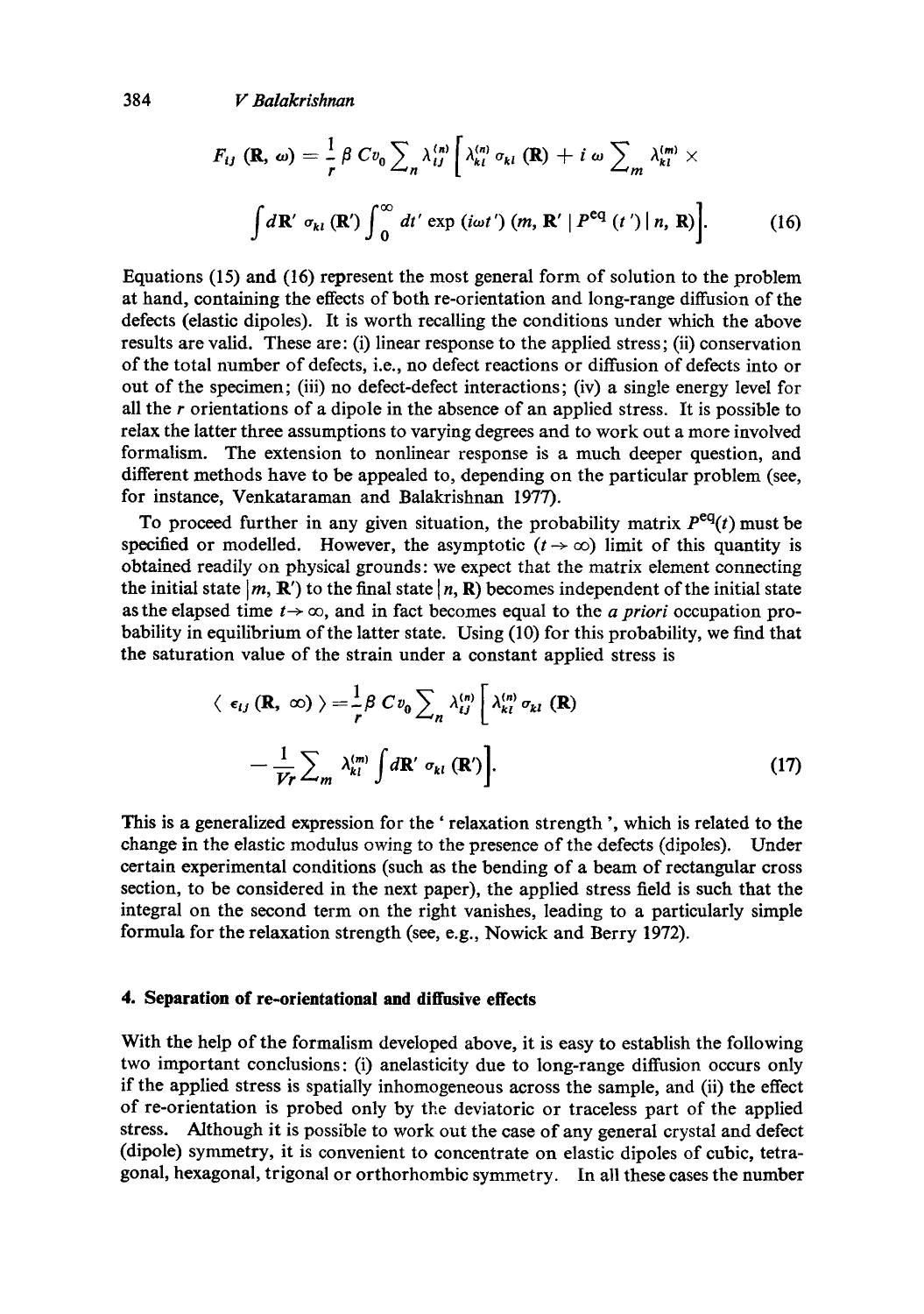of independent components of the  $\lambda$  tensor does not exceed three, and certain properties of  $\lambda_{y}^{(n)}$  can be verified quite simply--namely, that Tr  $\lambda^{(n)}$  is independent of the orientation  $n$ , and that the sum over all orientations of each component of the deviatoric part of the  $\lambda$  tensor vanishes. (For a complete group-theoretical treatment of the  $\lambda$  tensor in the case of arbitrary crystal and defect symmetry, we refer to Nowick and Heller 1965.)

Let us first write the dipole tensor as the sum of its dilatory (trace) and deviatoric (traceless) parts, i.e.,

$$
\lambda_{ij}^{(n)} = \frac{1}{3} \delta_{ij} \operatorname{Tr} \lambda^{(n)} + \left( \lambda_{ij}^{(n)} - \frac{1}{3} \delta_{ij} \operatorname{Tr} \lambda^{(n)} \right)
$$
  

$$
\equiv \frac{1}{3} \delta_{ij} \operatorname{Tr} \lambda^{(n)} + \hat{\lambda}_{ij}^{(n)}.
$$
 (18)

When a tensor split up thus is contracted with another that is similarly separated the cross terms vanish. This fact is used, together with the properties of the dipole tensor stated above, to re-cast (15) for the strain response under a constant applied stress in a form that is convenient for the discussion of the underlying physical processes. During the simplification, one encounters a partial sum over the orientation states of the matrix elements of  $P^{eq}(t)$ . Even without explicitly assuming that this operator is a direct product  $P_{\tau q}^{\text{eq}} \otimes P_{q}^{\text{eq}}$  of operators that act only on the orientation and position states respectively, we may use the conservation of probability to write

$$
\sum_{n} (m, \mathbf{R}' | P^{\text{eq}}(t) | n, \mathbf{R}) = (\mathbf{R}' | P^{\text{eq}}_{d}(t) | \mathbf{R}), \qquad (19)
$$

and similarly

$$
\int d\mathbf{R} \left(m, \mathbf{R}' \middle| P^{\text{eq}} \left(t\right) \middle| n, \mathbf{R} \right) = \left(m \middle| P_r^{\text{eq}} \left(t\right) \middle| n \right). \tag{20}
$$

These equations serve as definitions of the matrix elements of effective time development operators  $P_q^{eq}$  and  $P_r^{eq}$  controlling respectively the long-range diffusion and the re-orientation of the dipoles.\* Employing  $(18)$  and  $(19)$  to simplify  $(15)$ , we obtain finally

$$
\langle \epsilon_{ij}(\mathbf{R}, t) \rangle = \frac{1}{r} \beta C v_0 \sum_n \sum_m \hat{\lambda}_{ij}^{(n)} \hat{\lambda}_{kl}^{(m)}
$$
  

$$
\int d\mathbf{R}' \hat{\sigma}_{kl}(\mathbf{R}') (m, \mathbf{R}' | 1 - P^{\text{eq}}(t) | n, \mathbf{R})
$$
  

$$
+ \frac{1}{9} \beta C v_0 (\text{Tr } \lambda)^2 \delta_{ij} \int d\mathbf{R}' \text{Tr } \sigma(\mathbf{R}') (\mathbf{R}' | 1 - P^{\text{eq}}_d(t) | \mathbf{R}), \qquad (21)
$$

<sup>\*</sup>It might appear at first sight that eqs (19) and (20) are valid only if the operator  $P^{eq}$  is a direct product of operators,  $P_{r}^{eq} \otimes P_{d}^{eq}$ , and therefore incorrect for  $|R - R'|$  of the order of a single atomic jump distance, because orientations and sites are generally interlinked: from a given orientation, the dipole may be able to go only to a subset of possible orientations in a single jump, so that certain matrix elements of  $P^{eq}(t)$  must vanish identically for such values of  $|\mathbf{R} - \mathbf{R}'|$ . However, the *summation* over *n* in eq. (19) takes care of this problem, and the reduction is correct in all cases.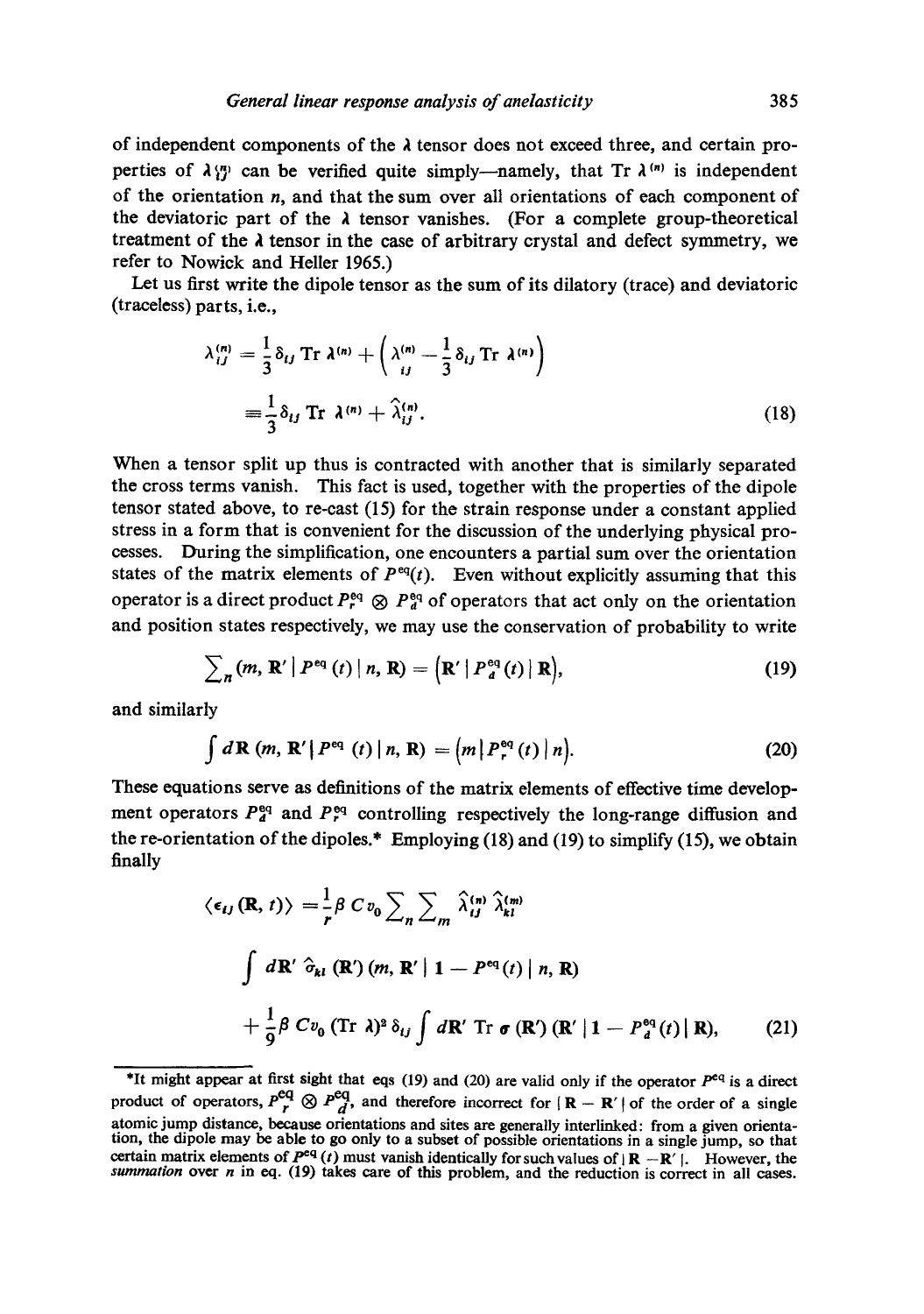which represents also a splitting of the strain into its dilatory and deviatoric parts. The response in a dynamic experiment, (16), can be handled in a similar fashion.

We may substantiate, now, the two statements made in the beginning of this section. If the applied stress has no spatial variation across the sample, this quantity can be placed outside the integrals in (21). The first integral may be performed with the help of (20) (the matrix elements of the equilibrium probability matrix being symmetric), while the second integral vanishes on account of the orthonormality of the states and the conservation of probability. The strain response is thus spatially homogeneous, as expected, and is given by

$$
\langle \epsilon_{ij}(t) \rangle = \frac{1}{r} \beta v_0 C \sum_{n} \sum_{m} \hat{\lambda}_{ij}^{(m)} \hat{\lambda}_{ij}^{(m)} \hat{\sigma}_{kl} (m | 1 - P_r^{eq}(t) | n)
$$
  

$$
= \frac{1}{r} \beta C v_0 \sum_{n} \hat{\lambda}_{ij}^{(n)} \left[ \hat{\lambda}_{kl}^{(n)} - \sum_{m} \hat{\lambda}_{kl}^{(m)} (m | P_r^{eq}(t) | n) \right] \hat{\sigma}_{kl}. \tag{22}
$$

This result involves only the re-orientation of the dipoles, and the corresponding strain is purely deviatorie.\* This establishes the first of the two assertions made earlier. The second is also manifest in (21), for the dilatory term in that equation involves no reference to re-orientations at all, being dependent on  $P<sub>a</sub>eq(t)$ . The known fact that the long-range diffusion of the defects yields information only on the overall 'size' of the defect as quantified in  $Tr\lambda$ , while the re-orientation leads to information on the anisotropy of the dipole tensor (i.e., on differences between the principal components), is also evident from (21).

We conclude with a few words on the modelling of the probability matrix  $P^{eq}(t)$ , or the effective time development operator, in specific situations. In cases involving dipole re-orientation alone, there is a simple semi-phenomenologieal approach possible, based on stoehastic considerations (see BDV). This is based on the assumption that the jumps of the point defects (that lead to the re-orientations of the dipoles) are governed by a stationary Markov process, so that  $P_r^{eq}(t)$  can be written in the form exp (Weqt) (Anderson 1954), Weq being a (time-independent) ( $r \times r$ ) matrix called the transition matrix. Its off-diagonal elements are just the various re-orientation frequencies. On the other hand, a more fundamental approach to the relaxation problem is afforded by a density matrix formalism (Balakrishnan and Balakrislman 1978) that is similar to the one used in the study of magnetic relaxation. This method enables us to relate the anelastic relaxation time (and hence the ' re-orientation frequency ') directly to the strength and correlation time of the defect hopping term in the total Hamiltonian of the system concerned. Turning to the case of relaxation owing to the long-range diffusion of point defects (the Gorsky effect), somewhat different techniques are required. This problem is studied in the paper that follows.

## **Appendix**

#### *The strain autocorrelation function*

We shall indicate here how the formal expression of (12) for the auto-correlation reduces to that of (13). It is necessary, first, to Iist some properties of the set of states

<sup>\*</sup>Anelasticity due to dipole re-orientation persists, of course, when the applied stress is spatially inhomogeneous. The first term on the right in (21) covers this situation too.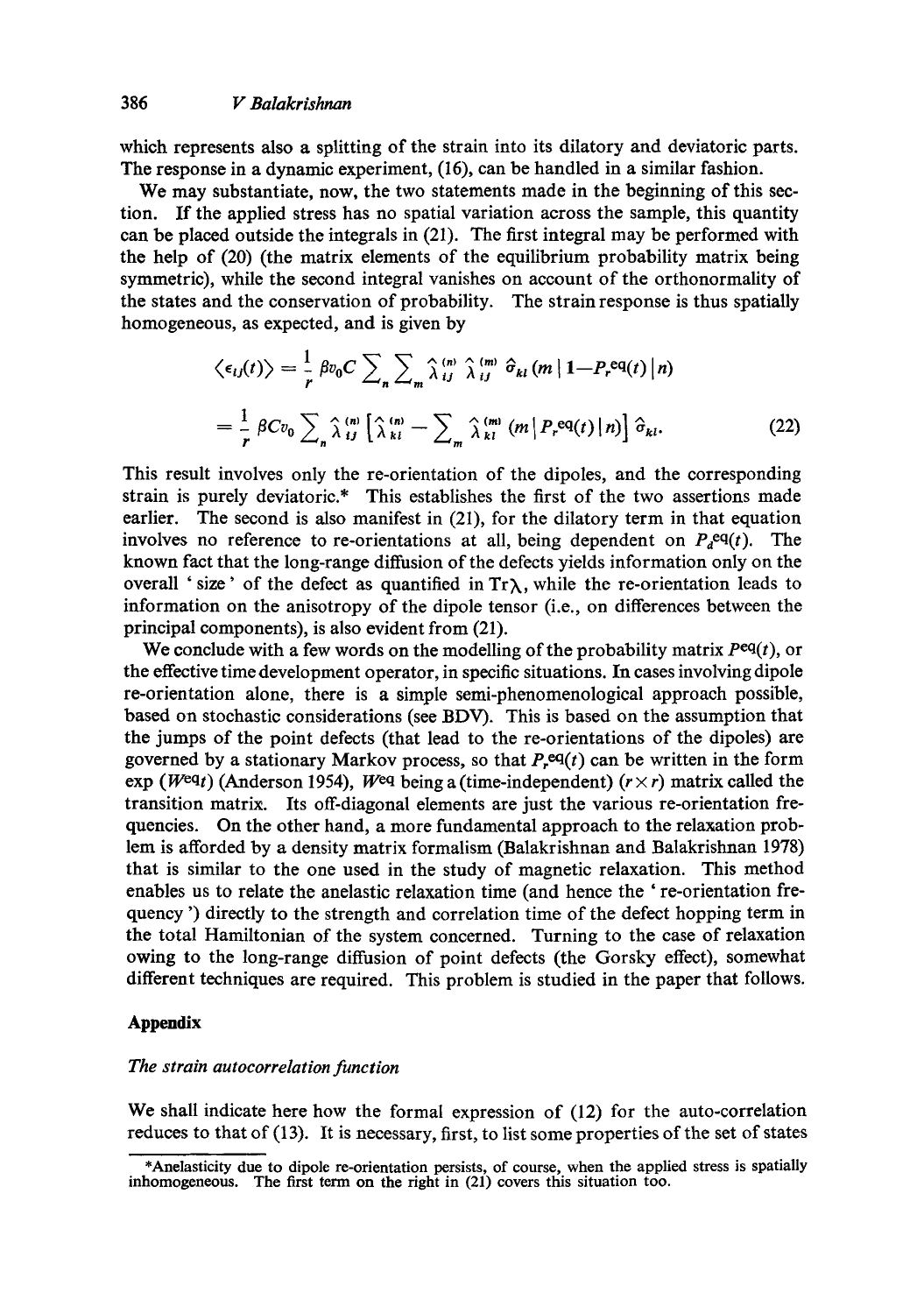$\{|n, R\rangle\}.$  These states are labelled by the (discrete) orientation index n and the (continuous) position co-ordinate R. The latter circumstance necessitates some care in normalization factors (e.g., dimensions, etc.). The orthogonality relation is

$$
(n, \mathbf{R} \mid m, \mathbf{R}') = \delta_{nm} \delta(\mathbf{R} - \mathbf{R}'), \tag{A.1}
$$

together with the normalization

$$
(n, \mathbf{R} \mid n, \mathbf{R}) = V^{-1},\tag{A.2}
$$

(obtained by going to continuous values of R from a discrete set). It is useful to remember also that

$$
\int d\mathbf{R}_1 \, \delta(\mathbf{R}_1 - \mathbf{R}) \delta(\mathbf{R}_1 - \mathbf{R}') = \delta(\mathbf{R} - \mathbf{R}'),\tag{A.3}
$$

and 
$$
\int d\mathbf{R}_1 \, \delta(\mathbf{R}_1 - \mathbf{R}) \, \delta(\mathbf{R}_1 - \mathbf{R}) = V^{-1}.
$$
 (A.4)

The completeness relation is

$$
\int d\mathbf{R} \sum_{n=1}^{r} |n, \mathbf{R}) (n, \mathbf{R}| = 1.
$$
 (A.5)

We require the *a priori* probability density  $p(n, \mathbf{R})$  and the matrix elements of the operator  $X_n(\mathbf{R})$ . The former is, by definition,

$$
p(n, \mathbf{R}) = (n, \mathbf{R} \mid \exp(-\beta \mathcal{H}_0) \mid n, \mathbf{R})/\mathrm{Tr} \exp(-\beta \mathcal{H}_0), \tag{A.6}
$$

where the trace stands for a summation over  $n$  and  $\bf{R}$  of the diagonal matrix elements of the operator concerned. Since we have assumed that all the orientations arc equivalent and that the dipole concentration is uniform in equilibrium, we have

$$
p(n, R) = (n, R | n, R)/\mathrm{Tr} \ 1 = (Vr)^{-1}, \tag{A.7}
$$

the expression quoted in (10). Turning to the operator  $X_n(\mathbf{R})$ , we require a diagonal representation that explicitly indicates a dipole in orientation  $n$  at the point  $\mathbf{R}$ , i.e., we must have

$$
(m, \mathbf{R}' | X_n(\mathbf{R}) | m, \mathbf{R}') = \delta_{mn} \delta(\mathbf{R} - \mathbf{R}'). \tag{A.8}
$$

It is deduced easily from this that the general matrix element of  $X_n(\mathbf{R})$  is

$$
(\mathbf{l},\mathbf{R}^{\prime\prime}\mid X_{n}(\mathbf{R})\mid m,\mathbf{R}^{\prime})=V\delta_{mn}\delta_{lm}\delta(\mathbf{R}-\mathbf{R}^{\prime})\delta(\mathbf{R}^{\prime}-\mathbf{R}^{\prime\prime}). \qquad (A.9)
$$

Returning to  $(12)$  for the correlation function, we substitute for the strain the constitutive relation *(9)* and use the properties listed above. The result is\* (with  $v_0 = V/N =$  atomic volume of the host crystal).

<sup>\*</sup>The ubiquitous overall factor  $Cv_0$  arises as follows. Our states | n, R) refer to *individual* dipoles, and should be appropriately normalized (we have not indicated this explicitly). A more straight-<br>forward procedure re-orientation alone, this is an easily visualized  $r''$ -dimensional vector space). The expression for the strain autocorrelation then turns out to have an overall factor  $VC^2/N_d$ . Since  $C = N_d/N$ where N is the total number of atoms of the host crystal, we may write this factor as  $Cv_0$  where  $v_0 = V/N$  is the volume per atom of the host crystal. It is appropriate to comment here on similar factors in the results o replaced by  $VC^2/N_d$ . However, since *VC* has further been incorrectly set equal to  $v_0$ , instead of  $v_0N_d$ , this error cancels out and the final expressions of BDV in terms of  $v_0C$  happen to be correct. The author is grateful to R Balakrishnan for clarifying these points.